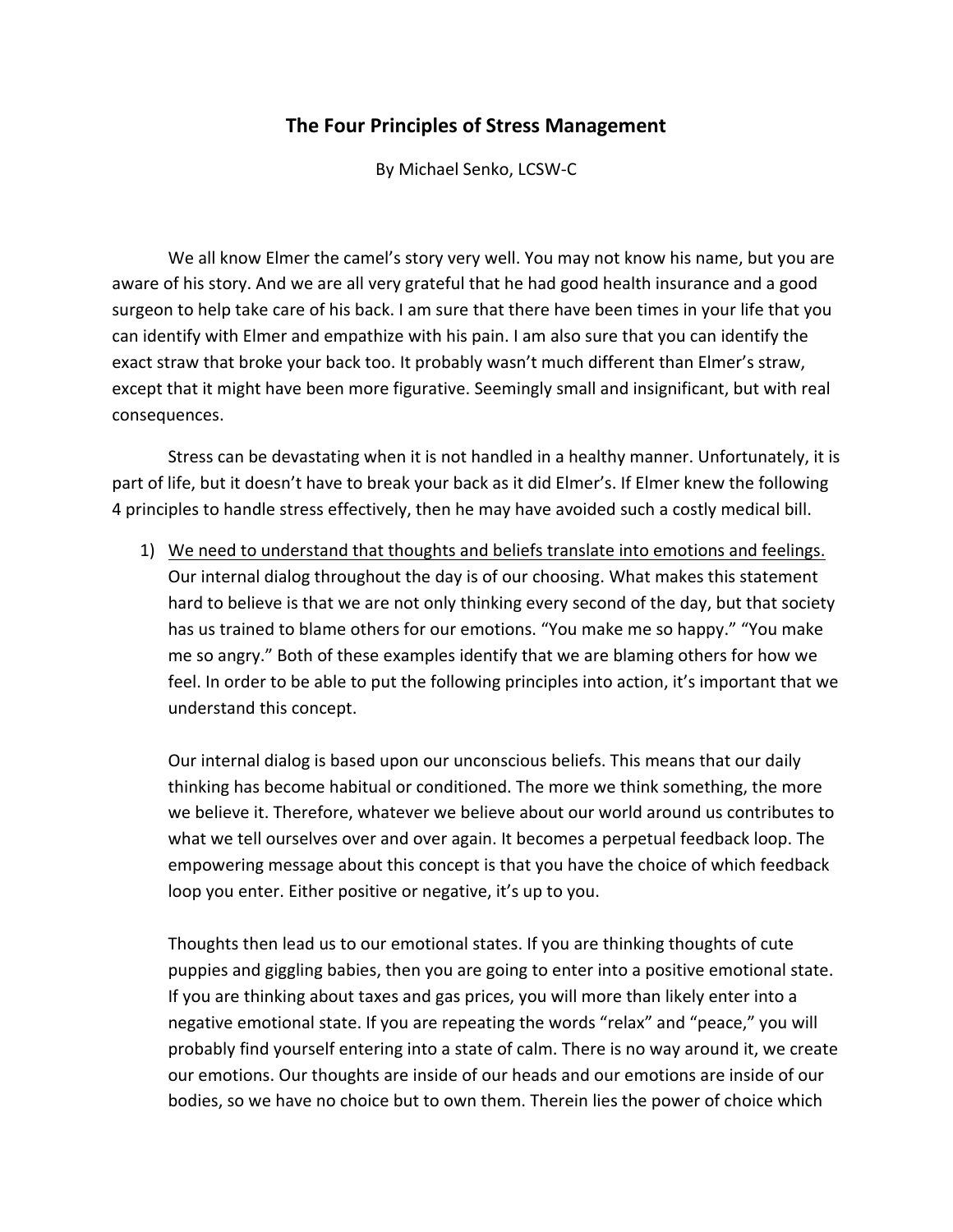sets up the rest of the process for effective stress management. But hold on, we're not done yet.

Each emotional state, if focused on intensely enough, may become a physical feeling. When you are so moved to both sadness and despair, or to extreme joy, the body may express itself in tears. Where do you think the ideas of having a "broken heart" or feeling "light on your feet" come from? These are direct illustrations of physical feelings associated with different thought processes and emotional states. Stress can be felt physically, and if unsuccessfully handled, it may lead to medical issues, substance abuse, or other health problems.

2) Put things into a healthier perspective. One piece of straw may weigh a fraction of an ounce, but a bunch obviously weighs more. If Elmer had the tools to be able to look at each straw as such, one fraction of an ounce, he may have been able to avoid injury. Now let's apply this theory to your situation.

If you are athletic, you may be able to relate to the following example. A marathon is 26.2 miles in length. To look at the entire distance in one glance, it is very overwhelming. But if the distance is broken down into one mile increments or sectioned into goals of time, then the distance seems possible to accomplish. The only way to finish a marathon is to take it one step at a time. If you look at the big picture (work deadlines, bills and mortgages, etc) it can be incredibly overwhelming. It can be so overwhelming that it may be de‐moralizing. So, let's break down a goal into easier to manage tasks. I like to call these mini goals or "objectives."

Take stock in what is controllable and what is not controllable. What do you really have control over in any given situation? Reflecting back onto the previous principle, the only thing in life that we have control over is what we think about and how we act. We do not have control over what others think or do. As the wise Dalai Lama once said, "If you have fear of some pain or suffering, you should examine whether there is anything you can do about it. If you can, there is no need to worry about it; if you cannot do anything, then there is also no need to worry."

Some questions to ask yourself to help put this principle into action are: In the grand scheme of life, where does this area of stress reside? Is it the end of the world? It may feel like it, but is it truly the end of all mankind as we know it? Are you catastrophizing or fortune telling a negative outcome without a realistic basis?

3) Be aware of your expectations. Your expectations may be related to those that you have of yourself, those that you have of others, and those that others have upon you. Since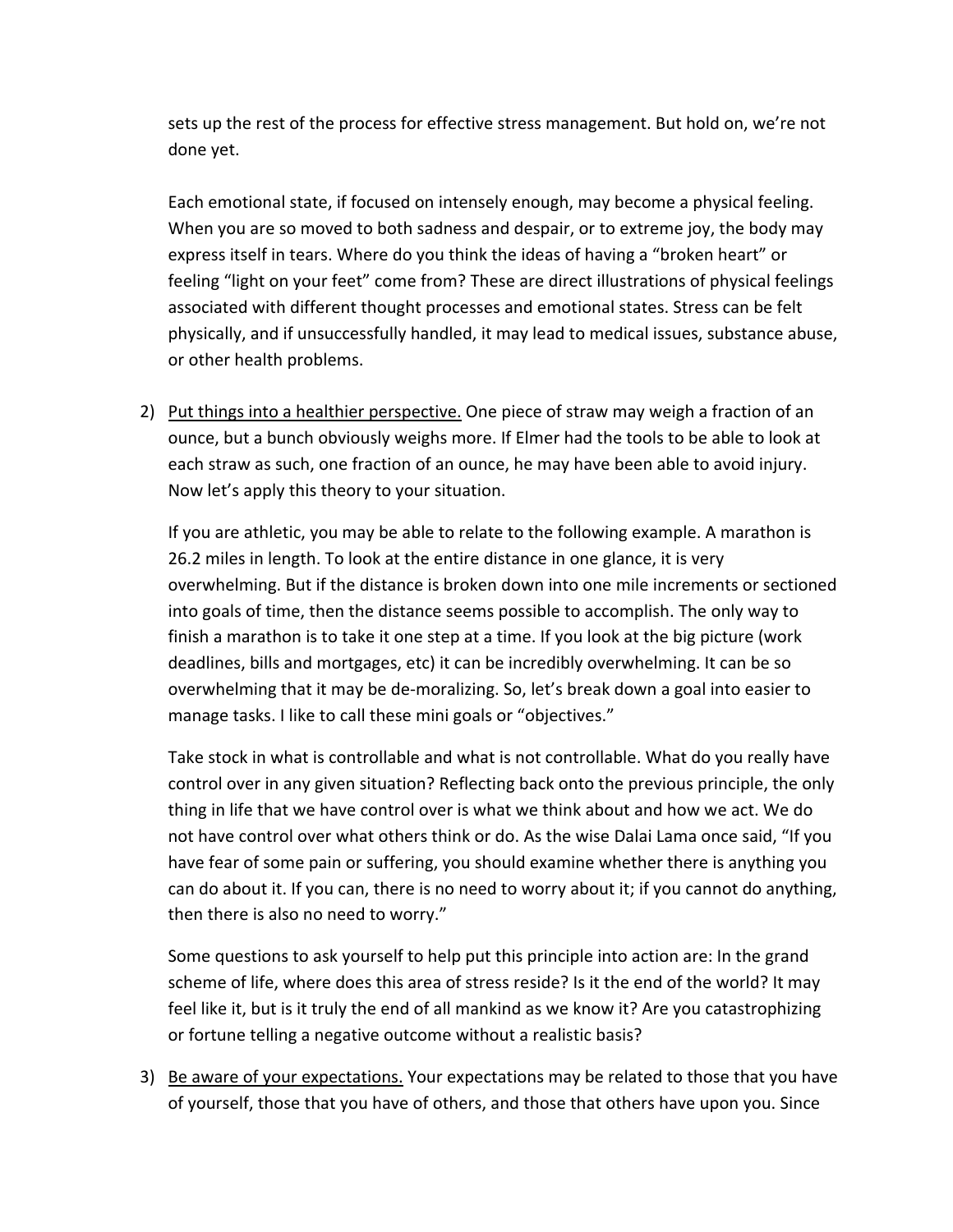you now have the insight into your ownership of thought, then you now have the power to change it. When expectations are not met, we set ourselves up for negative experiences. In Elmer's case, he may have expected to be able to carry such a heavy load of straw. He may usually be self-critical and feel the need to prove something to himself, thus setting himself up for failure.

Assess how you believe others perceive you. Take a look at how you believe you need to be around others. What do you expect from them and from yourself? If you find that those expectations seem a bit high and may be generating stress, then it is time to think of new expectations.

Expectations, if created appropriately, are motivating. If you find yourself de‐motivated, then look at the language in your expectations. If you find the word "should," then you need to stop "shoulding" on yourself. "Should" is a command, and it is human nature to resist commands. If you find such a word in your expectation, then you will resist the expectation, thus setting yourself up for a negative experience. Replace "should" with "may" or "could." Words that are more inviting and motivating.

4) Set healthy boundaries. There is nothing wrong with saying "no." It takes strength for someone to identify their limits, so take pride in the ability to be able to identify yours. If you find yourself, like Elmer, with an overwhelming load of straw because you couldn't say "no," assess where that is coming from. We all want to be good helpers, the child inside of us is always eager to be told that they are good at something. But when we don't know how to say "no," we get stressed out and angry with ourselves and with others.

There is a difference with wanting to help and being self‐sacrificing. Self‐sacrificing is the need to help to the detriment of fulfilling your own needs. This comes from a deeper level of needing to be worthy. Such a belief leaves people feeling angry and empty because others will never be able to reciprocate to an acceptable level. It also leads to a perpetually higher level of stress because your basic needs aren't being met while you are taking care of everyone else's needs.

Understand that limit setting is a healthy process. It is a way to demonstrate self‐respect and the respect for others. You will be able to help others more effectively because you have been able to take care of your own needs. In the long run, this practice of being sensitive to yourself will only allow you to be more available and successful with the requests of others.